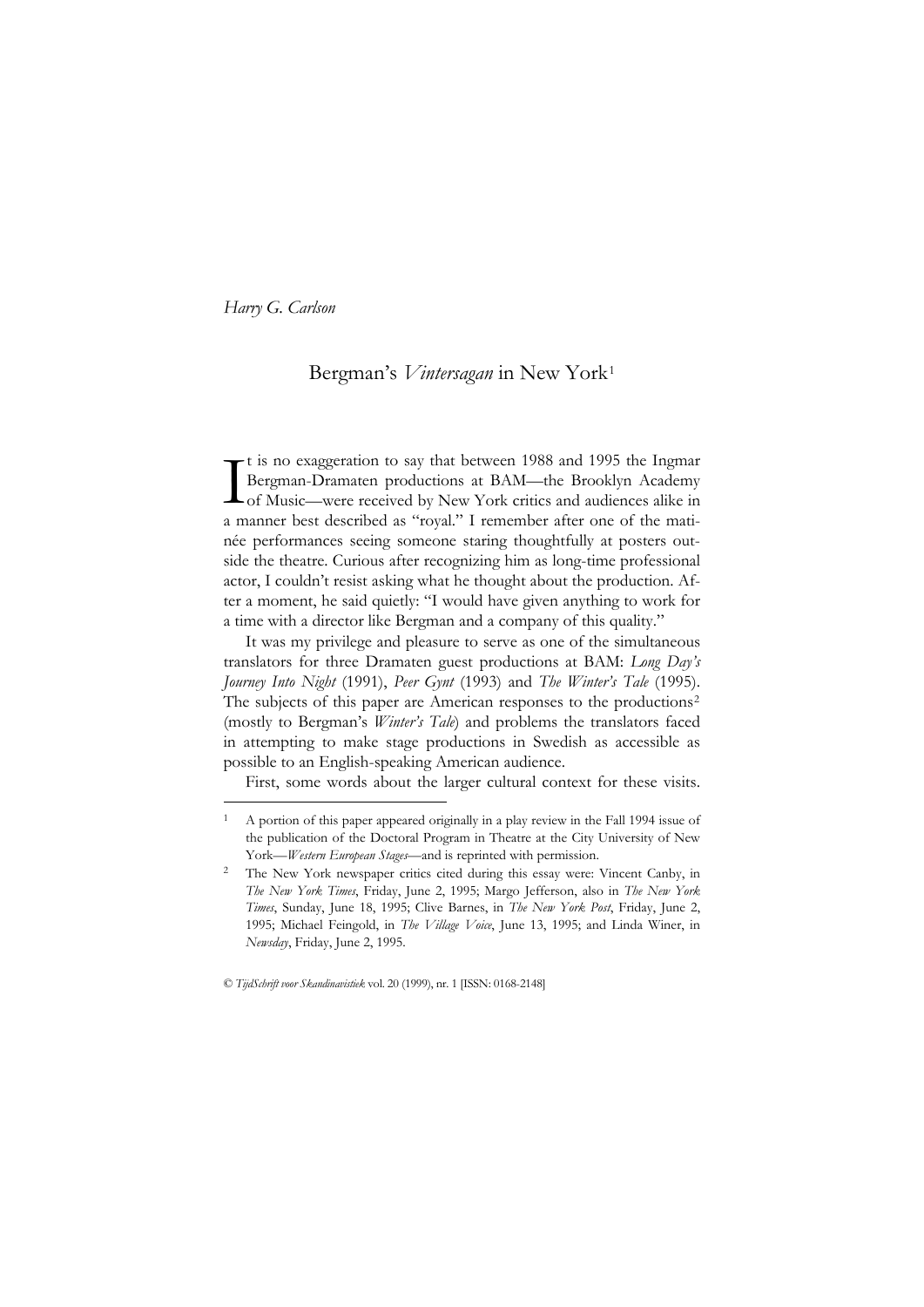Those not familiar with American theatre have to know that the United States has no tradition of generous subsidies for the arts. In fact, a political battle is usually staged every year in the nation's capitol about whether to do away with the modest funds now available. One critic, Laura Winer of *Newsday*, said in her review of *Winter's Tale* that

if we need a major blow to the head to demonstrate the significance of a country's stable support of its cultural life, Sweden's ravishing 200-year-old Royal Dramatic Theater has brought another couple of Ingmar Bergman productions to [BAM][…] Considering what's happening to the arts in this country right now, the visit could not be more poignant.

In the same mode, Margo Jefferson in *The New York Times* greeted the arrival of Dramaten this way: "we are ready to take up our weapons once more and fight to the death for theater's and literature's right to live and thrive, now and forever."

The enthusiastic response to Bergman's *Winter's Tale* was all the more surprising in light of the fact that Shakespeare's late tragic-comedy is a notoriously difficult play to stage successfully. Winer described it this way: "a fascinating curiosity—profoundly moving and beautiful at times, a train wreck of low-comic absurdities at others." She also noted that Bergman himself found it necessary to mix metaphors from the worlds of music and painting to describe the play, saying that "the first half [...] has the severity (and the bellicosity) of a Beethoven symphony, while the second part [...] is a kind of peasant mural." If one prefers metaphors drawn from the world of Shakespearean drama, one might also say that the first half, with its often savage theme of marital jealousy, is a replay of *Othello*, while the second half, with its disguises and mistaken identities, its sunny young hero and his true love, its low comedy clowns and its recognition scene is akin to *As You Like It*. To complicate the situation, that final recognition scene asks us to believe—if we extend the Othello parallel—that Desdemona did not die and that she and Othello are eventually reconciled. Little wonder that one critic described the problems with the original text as "unsolvable."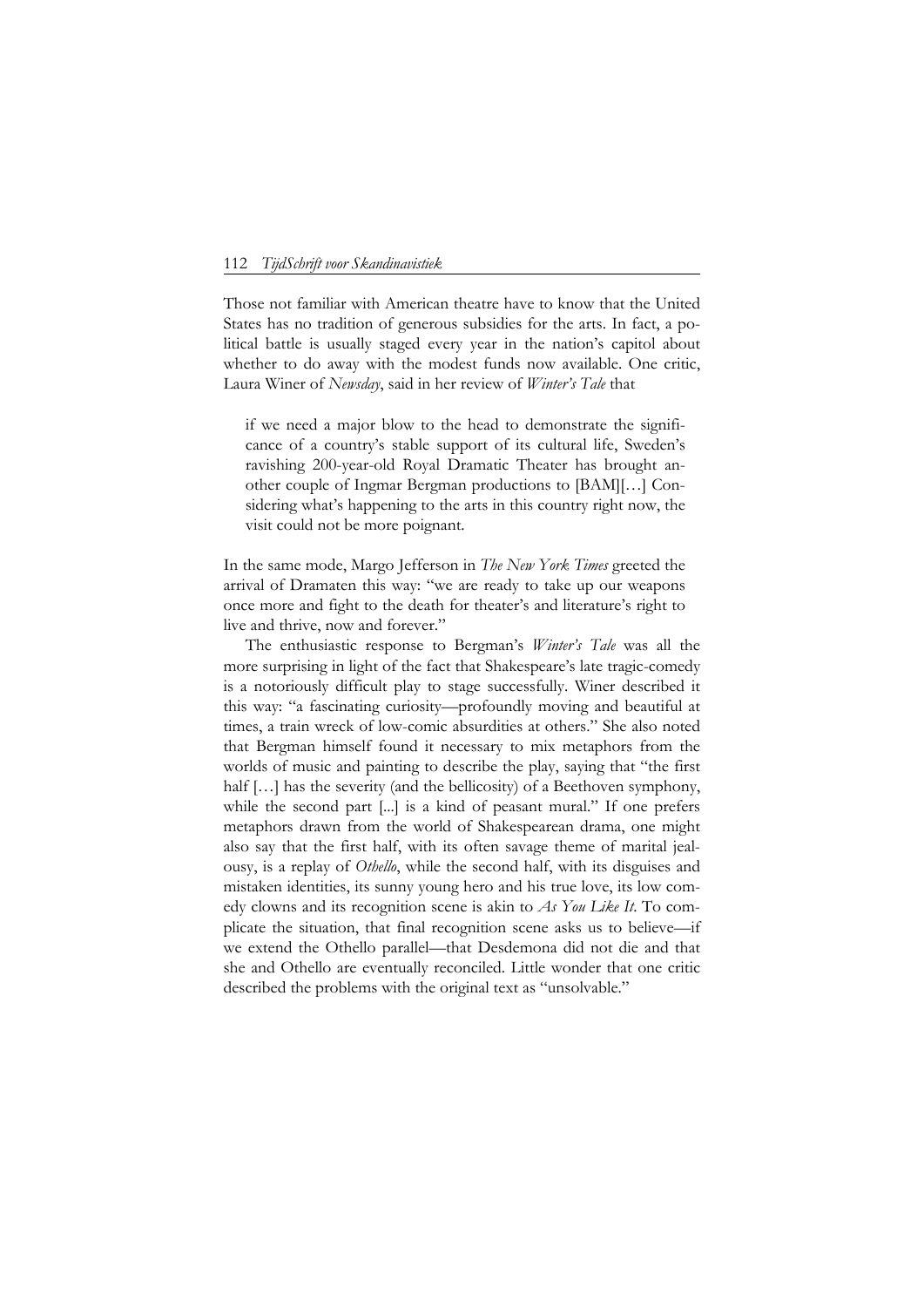Vincent Canby in *The New York Times* observed that in many productions Leontes's mad jealousy scenes are deliberately toned down

with a kind of dutiful obedience to the greater good of the entire play. That is, without the emotional conviction that could dangerously undermine the gaiety of all that comes later [...]

 In this production, there is a furious, typically Bergman honesty when Leontes makes his accusations against Hermione [...] In fact, there's so much honesty that the rest of the performance, which comes after intermission, seems to be marking time until the great, final recognition scene.

The "dutiful obedience" Canby referred to was a term that could have been applied to a production of the play by the Royal Shakespeare Company at BAM only two years before the Dramaten production. Michael Weingold in *The Village Voice*, said that if one compared Bergman's version "to the craggy, undercast version the RSC brought here in 1993 […] you might decide that Shakespeare was Swedish; why else would he seem so much more understandable in that language?"

By playing the tragic portions of the play so believably, with so much of the "emotional conviction," Canby wrote about, Bergman actually pulled off a major stylistic coup. There were three keys to this success. First, there was his masterful handling of the actors. Whenever Bergman has used Borje Ahlstedt (who played Leontes), for example, whether in *Fanny and Alexander* or *Peer Gynt* or *Winter's Tale*, he has known how to expoloit to best advantage the actor's natural, pungent, palpable physicality. Having watched Ahlstedt's violent rages in *Winter's Tale* as a spectator, and listened closely to him as his translator over a number of performances, I can attest to the powerful persuasiveness he brought to his acting and the excitement that that persuasiveness created in audiences.

A second reason that Bergman succeeded was that he kept Ahlstedt's outbursts in proper perspective in the production by turning to a stylized approach he had used earlier. As Ahlstedt raged and stormed about the stage, the rest of the cast around him was almost frozen, re-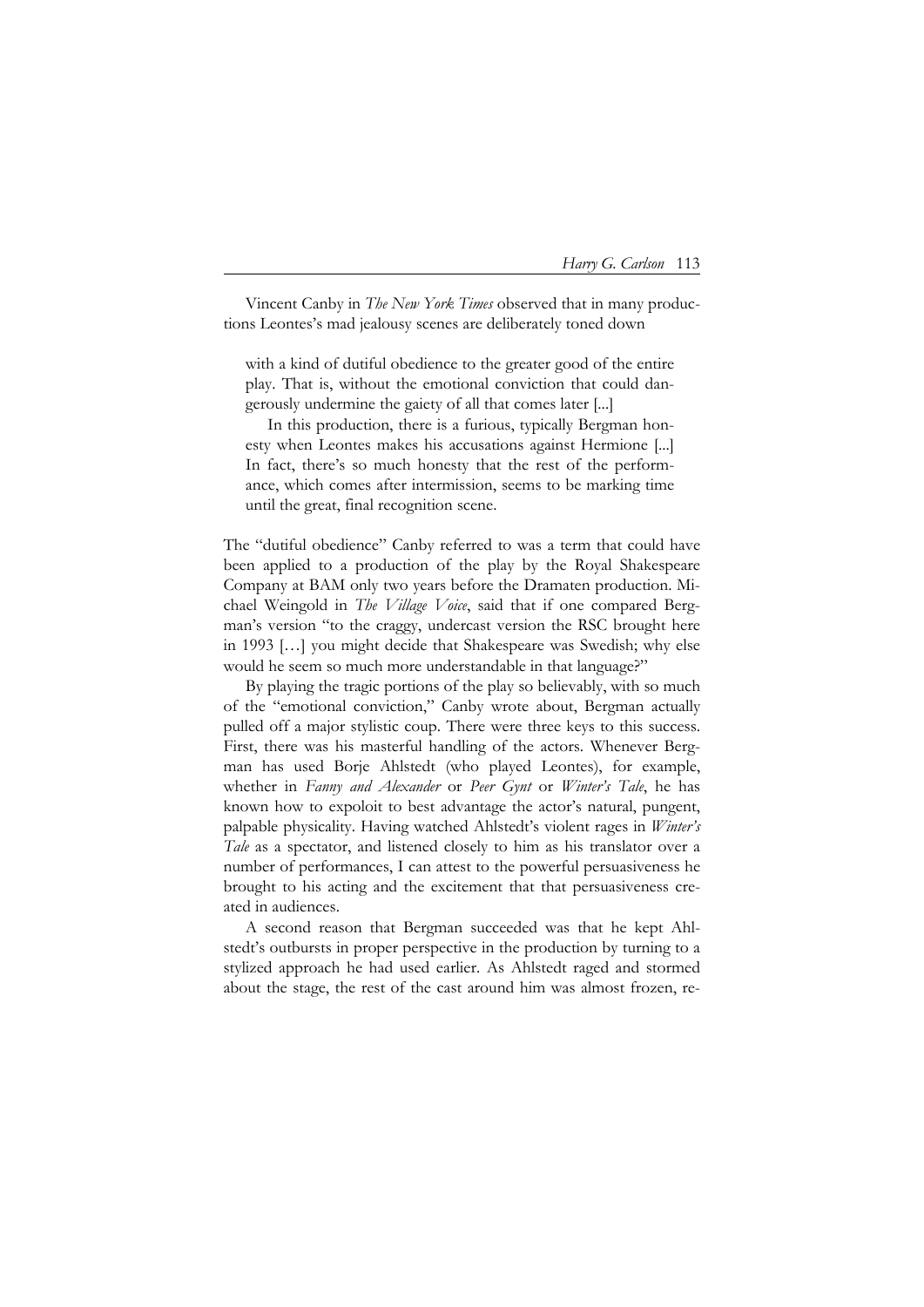acting only with measured horror in movements that were carefully choreographed. Choreographer Donya Feuer was Bergman's able partner in creating this effect.

The final reason for the stylistic coup was that Bergman set up a play-within-a-play frame for the action, which created a distancing effect. The violence, so to speak, was one dimension removed. The actors were playing a group of well-to-do people at a party, and it was these partyers who then performed the roles in *Winter's Tale*. Michael Feingold described well the advantage gained by such an approach:

The party-charade spirit […] frees the dark story from both probability and pretension; it's a romp in which anything may happen: When the somber first half ends, with the clang of a dinner bell, the partyers thronging to the feast include the bear that has just dined on Antigonus, still in furry costume, but now carrying his bear head, with a little girl who has danced earlier in the evening riding on his shoulders.

Together, these elements—the powerful acting, the choreographed movements and the play-within-a-play framework—served to mitigate whatever violence was taking place by transforming the action into a ritual that blended dark and light. Feingold described it as "Shakespeare seen through the prism of Strindberg, which would seem odd if it weren't also utterly, perfectly, Shakespearean."

The theatricality of the production was not restricted to the device of a play-within-a-play. Canby, who was skeptical about Bergman's mixing of diverse stylistic elements, was nevertheless enthusiastic about the theatricality. He noted that

 When Mr. Bergman goes all out, as in the storm on the seacoast of Bohemia, he uses a few khaki-colored backdrops, a model of a tempest-tossed sailing ship, four people dressed to look like kelp-laden waves, and a man onstage who earnestly works a wind machine by hand. As Mr. Bergman rediscovers the dramatic heft in "The Winter's Tale," he also reminds us of the sat-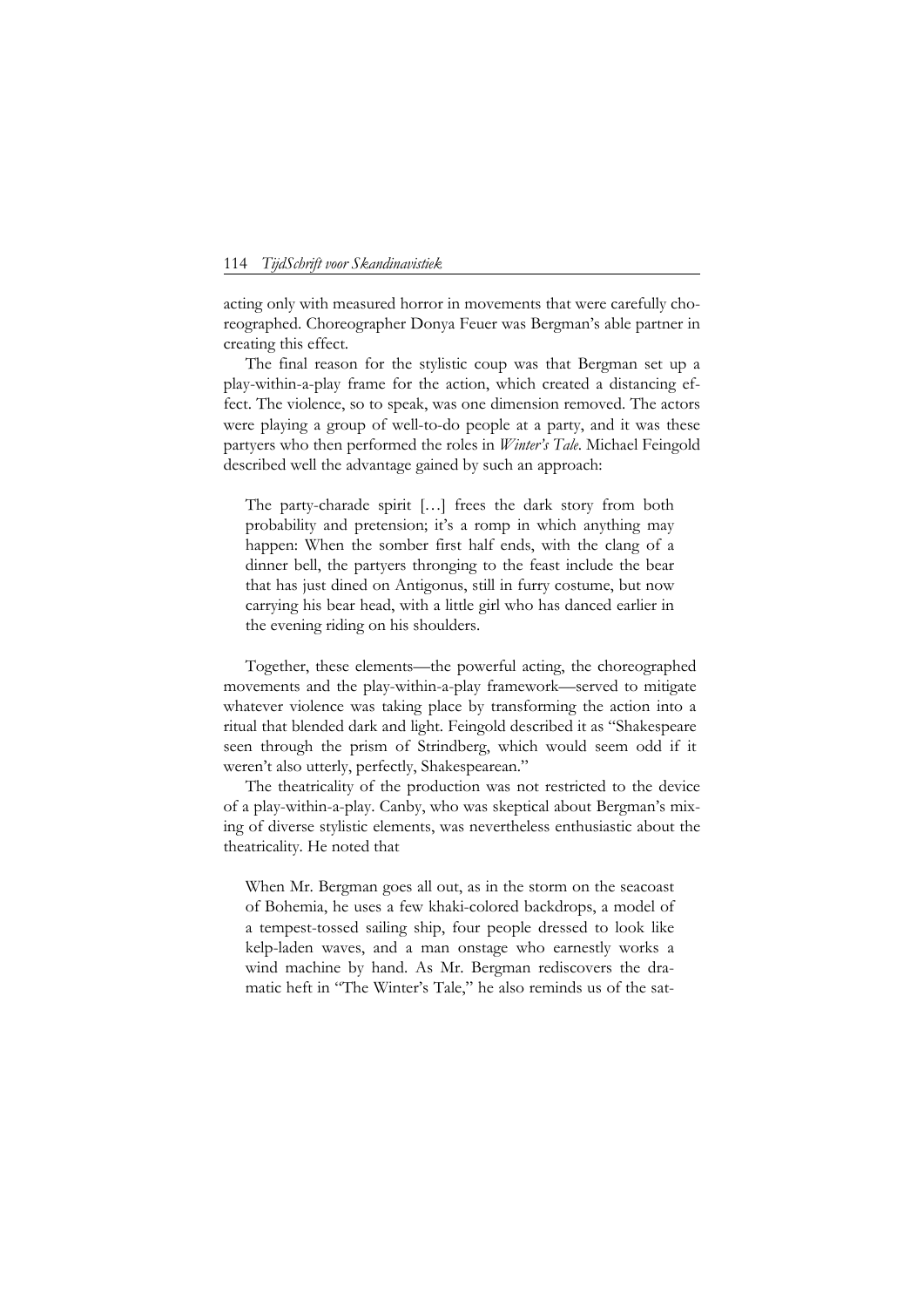isfactions of theatrical artifice when it's kept small. In this way, too, he allows the imagination to soar.

Most Americans knowledgeable about theatre and film thought of Bergman before the Dramaten visits as primarily a film director. By 1995, the visits had altered perceptions. After opportunities to judge a substantial set of his stage productions—including, in addition to those already mentioned, *Madame de Sade*, *Miss Julie* and *A Doll House*—there was a new appreciation for Bergman's theatrical achievements. Michael Feingold probably spoke for many New York theatregoers when after *Winter's Tale* he pronounced Bergman "the Western world's greatest living stage director, and the Royal Dramatic Theatre of Sweden a company of unexampled quality."

Some critics, however, continued to interpret and evaluate the work of the theatre director through a filter of his work in film. For example, Margo Jefferson of *The New York Times* posed a thematic question clearly related to the films: "Who reveals dreams and images or gives palpable dramatic life to psychic crimes and punishments better than Ingmar Bergman?" And Vincent Canby, for many years the *Times's* main film critic, also took a thematic point of departure from his knowledge of Bergman's films. He talked about how the play fit "gracefully into the Bergman canon," but also suggested that that canon's primarily tragic view meant that "devastating marital discord, the theme of so many of his films, tends to be far more convincing than the accommodations that lead to reconciliation."

Clive Barnes of *The New York Post* was another critic who detected the influence of the film director on the theatre director, but he took his comparison several steps further. He said that "the domestic and theatrical feel" of the production was "reminiscent of Bergman's movie *Fanny and Alexander*." Then he added that "as the action unfolded, I found myself wondering what I would imagine I was watching, had I not been told it was *Winter's Tale*... Sooner or later I would have caught on to the Shakespeare, but for the first half hour or so I would have guessed I was watching some obscure work by Strindberg, or a follower."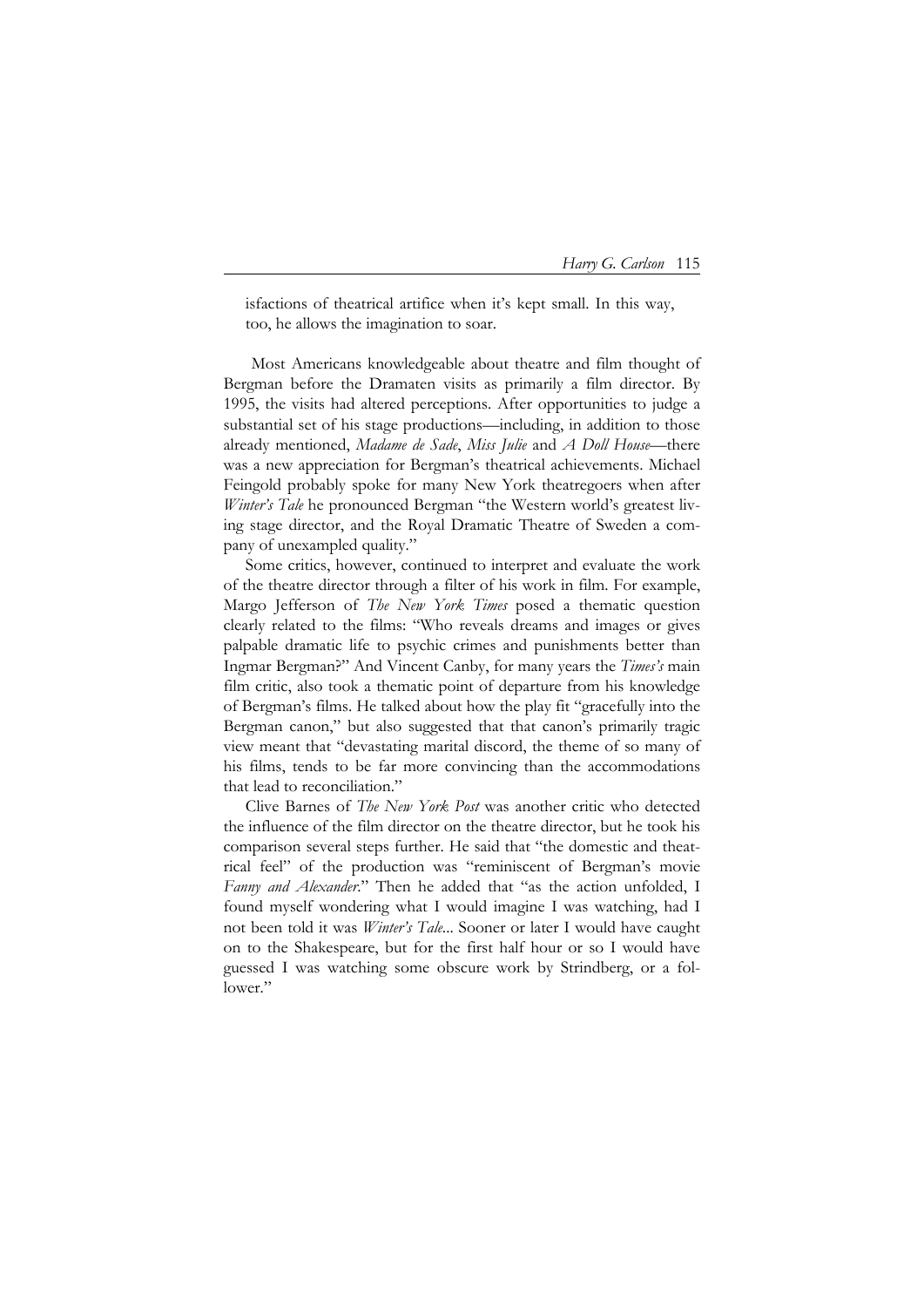Implicit in Barnes's remark about Bergman and Strindberg is an American tendency to think of all Scandinavian theatre artists as virtually interchangeable. I remember watching a New York actor auditioning for *The Father*, which Dramaten's Göran Graffman was directing for a 1982 Broadway production at the theatre Circle in the Square. When Graffman tried to explain to the man what he was looking for in the role of the Doctor, the actor waved aside the advice with the retort: "Not necessary, I played an Ibsen doctor last season."

The only really strong negative reactions to Bergman's *Winter's Tale* were for the comic scenes in the second half of the play. Jefferson noted that while scenes of crude, "lowlife revelry didn't always bring out the best in Shakespeare..., it certainly didn't bring out the best in Mr. Bergman." Among some of the offending attempts at comic lines cited were: "What's up?' said the man as he sat on a sword"', "How much is that doggie in the window?" and "Let's twist again!" Clive Barnes said bluntly: "in the later pastoral scenes Bergman's attempts at humor are about as funny as cold and congealed Swedish meatballs on a grubby plate."

By way of explanation, I must mention that the lines Barnes cited were right from the text prepared in Sweden to be used in New York. We translators made some changes in New York, but the offending lines were not cut. And some of the negative reactions to the comedy were not just on target, but exposed a basic problem in translation. Jefferson talked about the audience "being hounded by clowns on Rollerblades and rogues who spouted dated American slang and pop song references," and Canby referred to "attempts at up-dated rube humor." Whoever was responsible for the dated humor was probably too far removed from everyday contacts with American English, and it is always risky to attempt to devise colloquial equivalents in a language that is not one's own. A story that illustrates the risk concerns a Swedish advertising agency that was supposedly trying to invent a slogan for the most famous of all Swedish vaccum cleaners. What they came up with was: "Nothing sucks like an Electrolux."

The Dramaten actor whose job it was to say some of the comic lines in question in *Winter's Tale* soon discovered that his American audience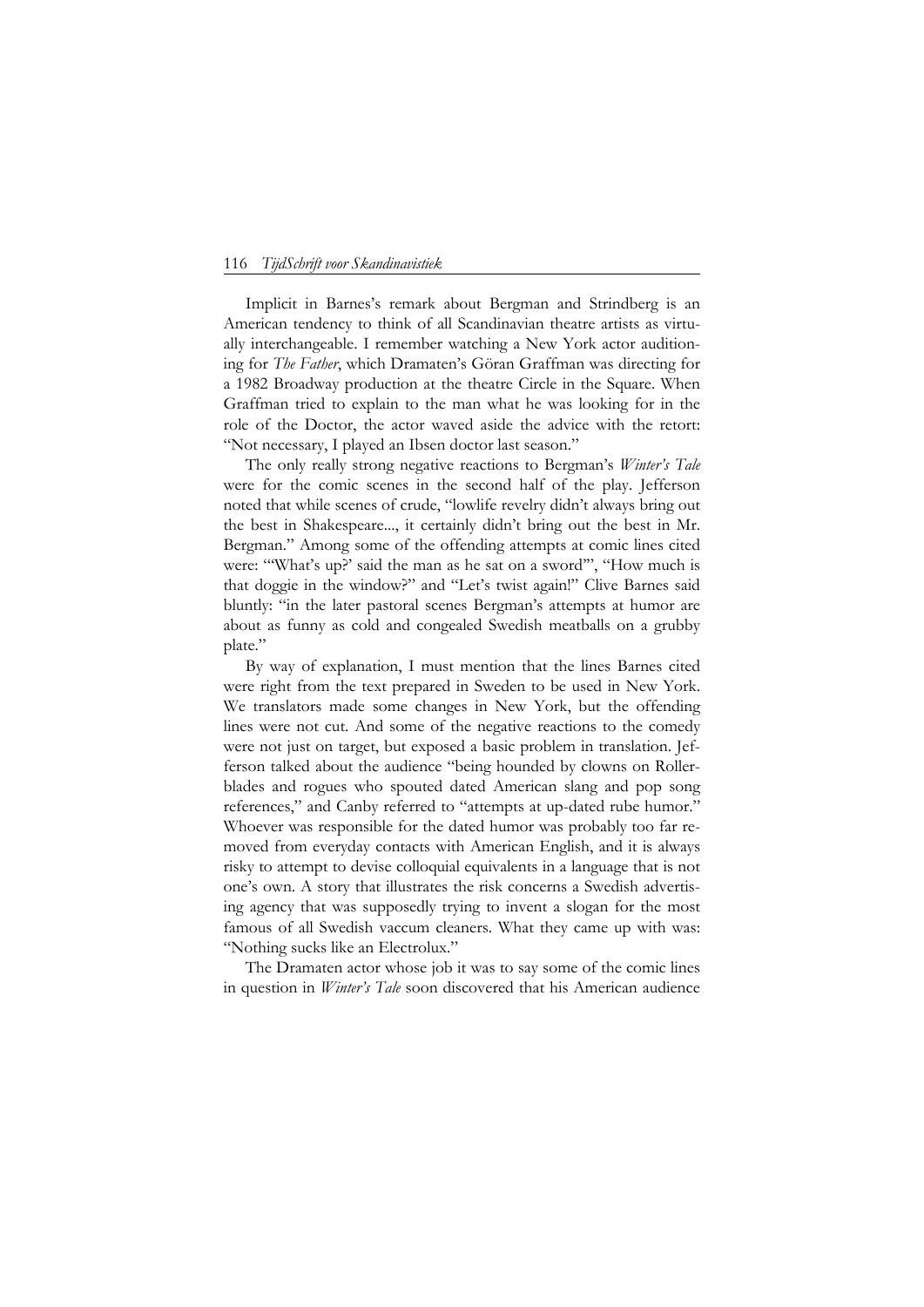|  |  |  | Harry G. Carlson | 117 |
|--|--|--|------------------|-----|
|--|--|--|------------------|-----|

found them decidedly unfunny. The translators tried in haste to find better choices, but although the actor managed eventually to get some laughs with them where there were none before, the resulting mix of groans and laughter was hardly gratifying. The New York audience was obviously less willing to accept outdated base humor from Bergman than from Shakespeare.

But occasionally over the three years I worked with BAM-Dramaten productions, improvised comic solutions worked well. Let me cite one example from *Peer Gynt*. Toward the very end of the play Peer meets for the second time with "Dovregubben"—the Troll King, as he is usually called in English translations. When they are about to part, Peer asks him where is going. Here is the King's response, first, in Ibsen's original: "Jeg vil gå til komedien. De søker i bladet nasjonale." Then, from Lars Forssell's marvelous Swedish translation: "Ska gå in vid teatern. Dom söker inhemsk dramatik." Next, the first solution in English: "The National Theatre. Character work." It drew only silence from the audience. Finally, there was the response hit upon by the New York translators. The Troll King announced that he was going into the theatre because "They're looking for regional types." When the line drew laughter, the actor playing the Troll King decided that the moment might occasion even more response. He volunteered his own improvisation, offering not only to say it aloud, but in English, not Swedish! Understandably, Borje Ahlstedt, as Peer, objected to what he probably felt was an outrageous attempt to steal the scene. Only Bergman could decide such momentous decision. He was contacted by fax back in Sweden and agreed, in a terse, witty reply by fax, to permit it. The extra line was: "There must be a role for an old troll," and it brought down the house.

Comic timing also posed special problems for the simultaneous translators. This requires some explanation of the physical conditions within which they worked. For each of the productions I worked on at BAM there were three, and sometimes four translators, and we sat in front of microphones in a small, tightly-packed, closed-in booth at the rear of the auditorium. Our words could be heard only by those audience members who had rented special earphones for the purpose. We worked from English texts prepared and edited ahead of time by the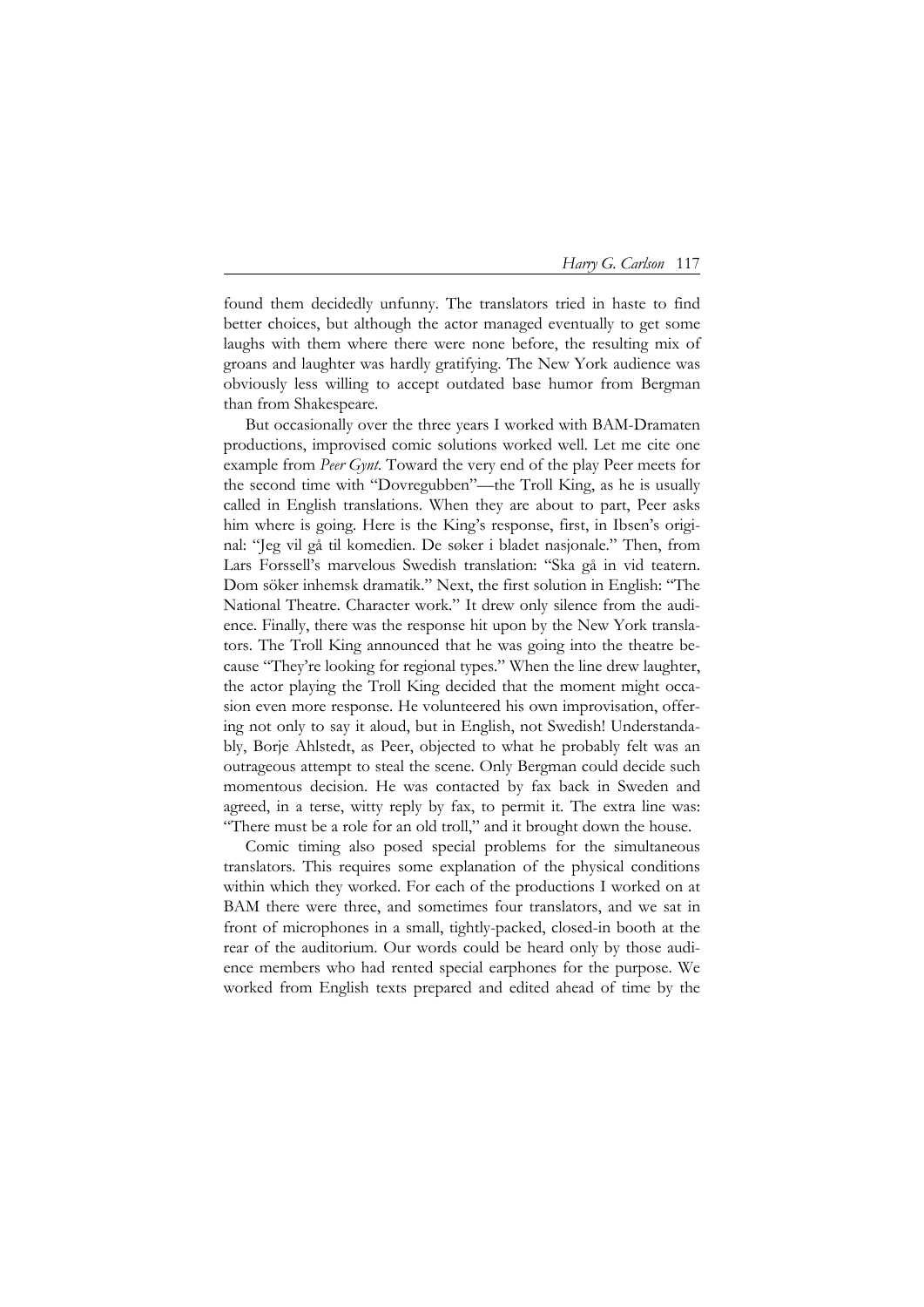Dramaten dramaturgs, ably led by Ulla Åberg. Every line we read from those texts had to be timed to coincide as closely as possible with the time it took for the actors to perform them in Swedish on the stage below, except that each of our lines had to be shorter, more compact, than the lines in the original. This was so that we could begin a speech *after* the actor began speaking, and still be able to complete it *before* the actor completed his. To do this properly meant rehearsing our texts ahead of time while listening to tapes of live performances, making adjustments in tempo or even in the text for the sake of brevity and clarity.

What was quickly discovered at the first performance of each production was that none of our preparations quite prepared us for BAM audience reactions, and some of the results proved embarrassing for actors and translators alike. The actors were used to the reactions of Swedish audiences, which are generally more reserved than their U.S. counterparts. Americans tend to laugh louder and more often at jokes than Swedes, and when the BAM audience reacted in unexpected places, it surprised us all. Instead of the laughter exploding at the actor's rendering of a line in Swedish, they responded to the translator's reading in English, which of course came a second or two before the actor's reading, because that was the way the translator rehearsed it. Not surprisingly, the actor involved was not amused. Indeed, after one first performance, he came storming backstage, looking to tear the head off the translator responsible. When everything was explained, peace and order were restored. By the second performance, the timing was corrected, and the actor made a point of returning backstage to thank all the translators for their cooperation.

One reviewer was not critical of the comedy in *Winter's Tale was* Michael Feingold, because he interpreted Bergman's approach to low humor as not substantially different from Shakespeare's. Feingold described the clown scenes in the play

as peripheral as any in Shakespeare, and Bergman treats them high-handedly, throwing in new jokes and weaving the old ones into blatant slapstick […] While the main plot's costumes slip forward from the 1830s to Perdita's 1910 traveling suit, the sub-